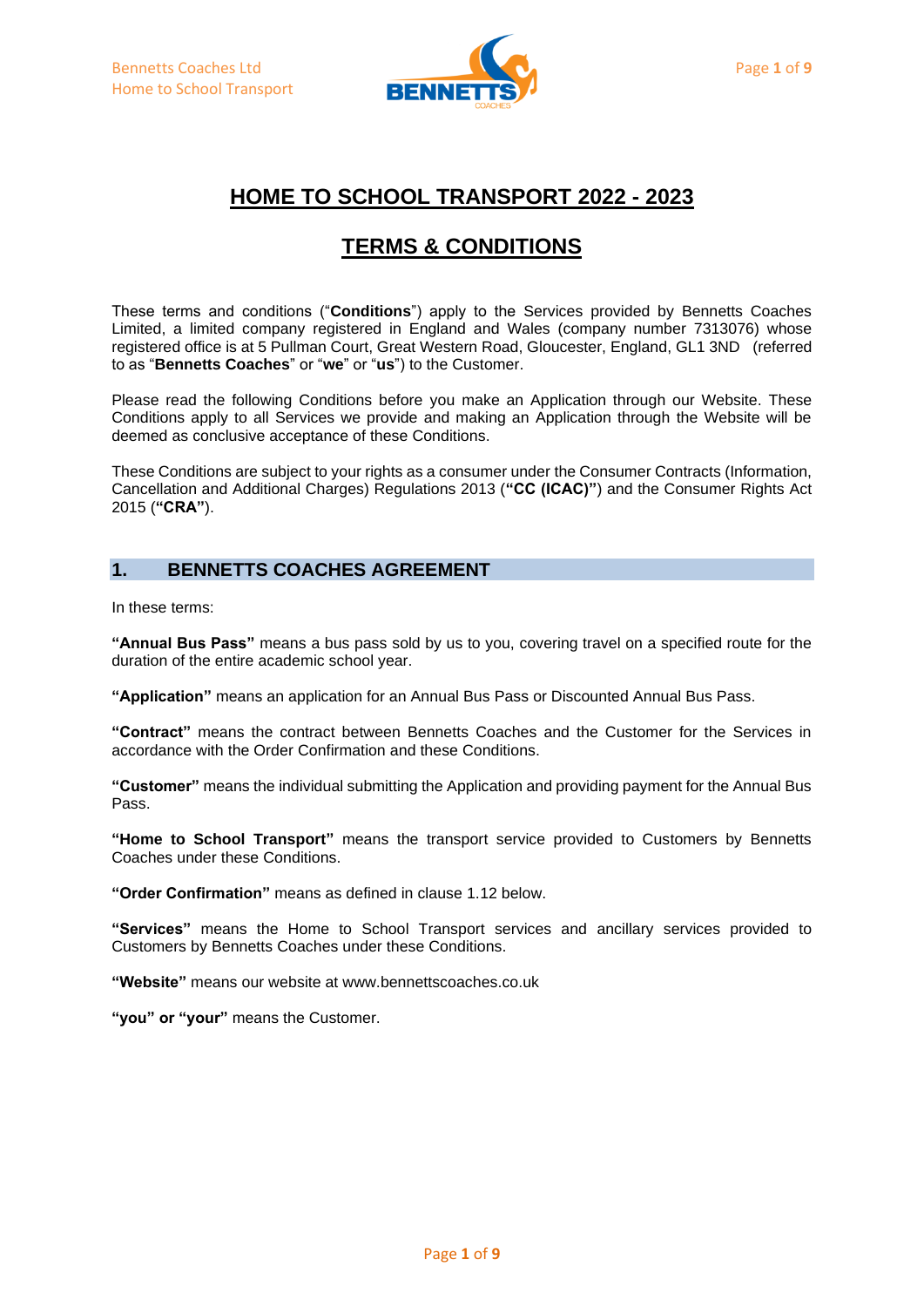

## **1.1 Our Commitment**

Bennetts Coaches is committed to providing daily Home to School Transport for specific schools in Gloucestershire. That service requires understanding on our part to provide routes which are reliable in operation and beneficial to the user. A revenue generating bus service should always be capable of promoting what must essentially be a commercially viable interest for the operator to sustain operational safety standards and provide a quality arrangement that parents have a right to expect for their children.

### **1.2 Applications**

**ALL Applications for Annual Bus Passes will be dealt with on a first come, first served basis**. This also applies to students renewing their Annual Bus Pass who, in previous years, may have had priority over new Applications. You **must** submit a renewal Application as we do not operate an automatic renewal system.

#### **1.3 Bus Stop**

We will transport your child to and from school from the bus stop selected on your completed Application form. We cannot accommodate different pick up and drop off points and are unable to guarantee your child travels with friends, unless they request the same stop. We advise students to be at their selected bus stop at least 5 minutes prior to the time stated on the timetable.

## **1.4 Route**

The route each bus takes will be determined by the bus stops requested and the numbers of children requesting those stops. Once routes are finalised, your child will be able to board/alight the bus using their Annual Bus Pass at any stop on their route that falls within the same pricing bracket. Your child must only travel on the route they have an Annual Bus Pass for. Your child's Annual Bus Pass will not be valid for travel on any other route.

#### **1.5 Route & Timings**

Please note that we reserve the right to make adjustments to routes and timings at all times to ensure arrival at school in time for the beginning of the day and to accommodate as many children as possible with their transport to and from school. This may mean your child will be required to travel at a different time and/or on a different route to a previous time/route allocated to your child, however, their bus stop will remain unchanged.

## **1.6 Payment Deposit**

**A £105.00 non-refundable deposit** will be payable at the time you apply on-line for your child's Annual Bus Pass. This payment forms part of the overall total cost of the bus pass and is payable in addition to all other payments due. The deposit paid at the time of applying is **nonrefundable** and will not be refunded if the Contract is subsequently cancelled by you after the initial 14 day Cancellation Period.

#### **1.7 Payment Options**

In addition to the £105.00 non-refundable deposit payable at the time of application, we will also require one of the following:

- A one off payment for an Annual Bus Pass payable on 1<sup>st</sup> August 2022.
- **A one off payment** for Year 11 students only for a discounted Annual Bus Pass payable on 1<sup>st</sup> August 2022.
- **Nine monthly payments** for an Annual Bus Pass. The first payment is due on 1<sup>st</sup> August 2022 and all subsequent payments will be due on the 1<sup>st</sup> of every month to 1<sup>st</sup> April 2023 inclusive.

We do not offer an option to pay weekly or termly.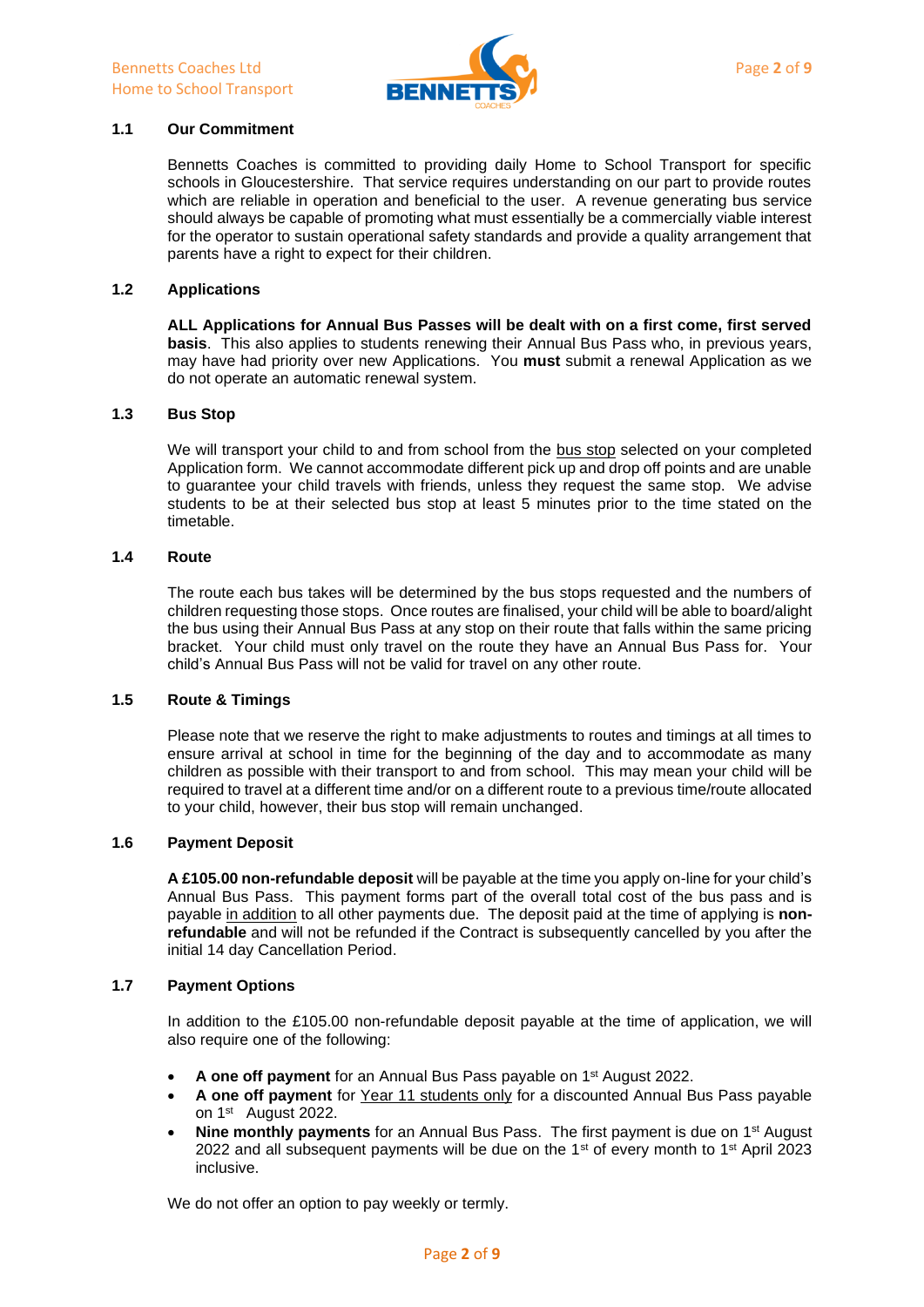

## **1.8 Payment**

Payments will be automatically deducted when due from the debit/credit card details given at the time of Application. The payments are not set up as a Standing Order from your bank account as we are able to rely on "Continuous Payment Authority" to process any recurring transactions where monies may be due. Where we have processed your payment successfully using your credit or debit card details, we can process any future payments via the recurring transaction authority. All payments will be automatically processed using the on-line payment application Stripe. It is expected that parents/guardians will ensure sufficient funds are available for the payment of the school bus pass on the date due and the card details given remain valid. Once set up, you can log in to your account to change your card details if required.

If payment fails, the system will attempt an automatic re-try 12 hours later. If that payment fails, you will be notified accordingly and an attempt to take payment will occur again within 3 days. If the third attempt fails, you will receive notification that you are now required to make a manual payment to us within 3 days of the date of this notification. If that payment is not received within 3 days your son/daughter's bus pass will be withdrawn.

If your payment is not received by us in accordance with this clause 1.8, you shall still be liable for the total amount due for the Annual Bus Pass under the Contract and we reserve the right to charge interest on any outstanding balance for an Annual Bus Pass at a rate of 4% above the annual base rate of the Bank of England from time to time.

## **1.9 Year 11 Students**

A discounted payment option is available for students commencing Year 11 in September 2022 as we are aware many students will be on study leave from May 2022. Year 11 students can continue to use their discounted Annual Bus Pass for the school bus as required until the end of the academic year. We may require evidence of the student's date of birth to be presented when purchasing a discounted Annual Bus Pass.

#### **1.10 Sixth Form Students**

If your child wishes to enter Sixth Form, but their place is grade dependent, you may decide to apply for an Annual Bus Pass before GCSE results day. If your child ultimately attends a different Sixth Form to the one you originally booked transport for, we will, where possible, transfer your booking to that service/school if vehicle capacity allows. If, however, your child does not take up their Sixth Form place and you cancel their Annual Bus Pass application, **the £105 non-refundable deposit paid when you applied for the Annual Bus Pass will not be refunded, however, the payment made to us on 1 August 2022 will be refunded.** 

### **1.11 Single Fares**

Single fares are not available on any of our school services.

#### **1.12 Confirmation of place**

Once your Application has been completed and the £105 deposit has been paid, you will receive email confirmation that your Application has been completed and your child has been granted an Annual Bus Pass and allocated a place on the school bus (**"Order Confirmation"**). Applications are not completed or confirmed if the deposit payment fails.

## **1.13 Oversubscription/Waiting Lists**

We anticipate reaching full capacity on many of our routes each year. Once Applications are received by us, it can take several weeks to collate the information and produce route timetables. Please be assured we do our very best to accommodate all Applications, however, we are unable to predict from year to year which areas may be oversubscribed. You will be contacted by us as soon as we are aware that we are unable to offer your child a place on the bus. At that time, your child can be added to our waiting list as places can become available at a very late stage once GCSE results are known (18<sup>th</sup> August 2022).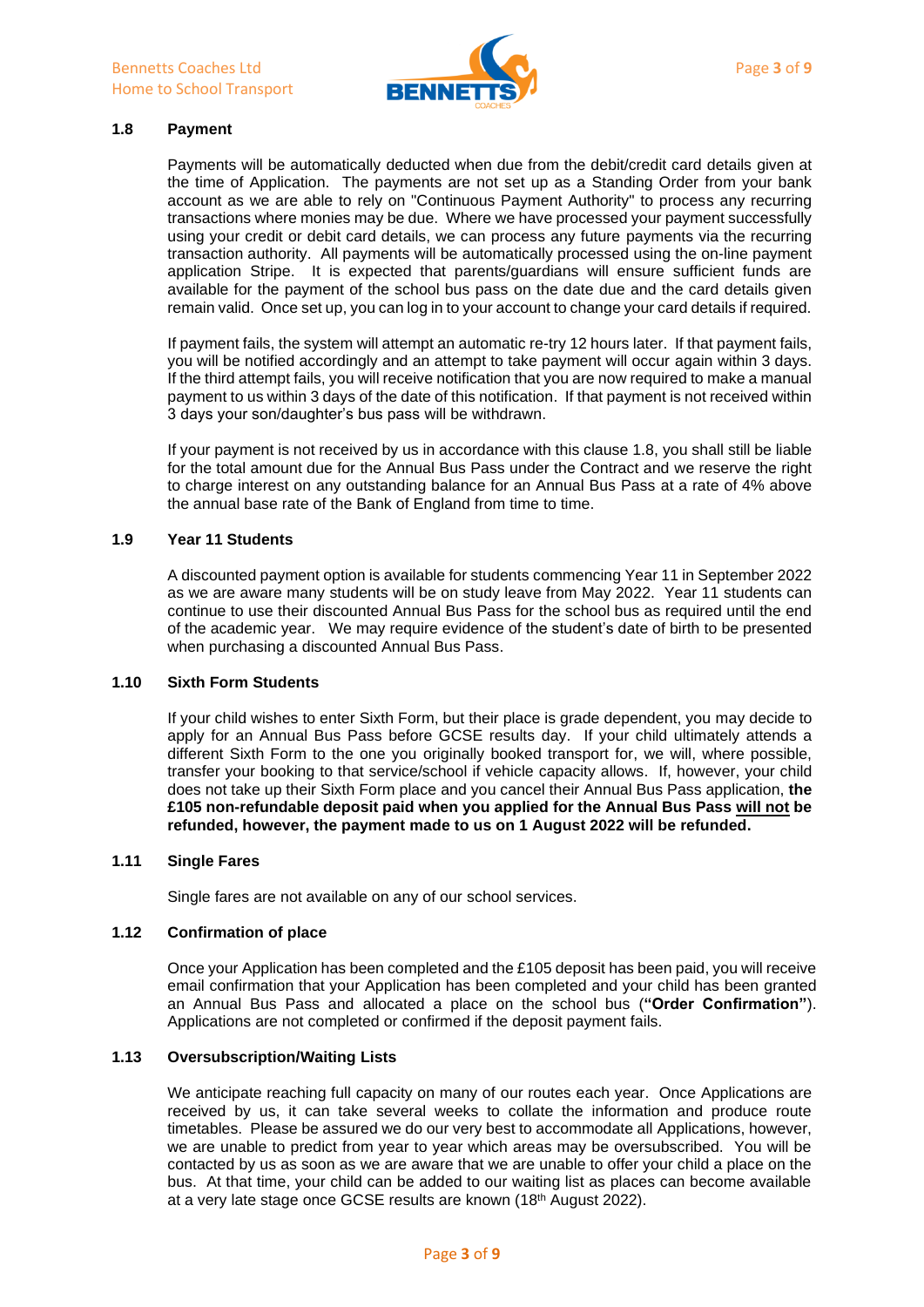

## **1.14 Days of Operation**

Our vehicles will operate on school term dates only at the times advised by us. If any school chooses to close early (e.g. at the end of term or for open evening preparation) we cannot guarantee that we will be able to pick students up at the earlier finish time.

#### **1.15 Service PA 1**

**School bus service PA 1 will operate to the Pate's Grammar School term dates and timetable requirements only.** If your child uses PA 1 for Denmark Road High School, we will where possible give you advance notice of term dates and early finish times for Pate's. Parents should, however, also check via the Pate's School website their operational days. Bennetts Coaches will not be held liable for any additional travelling costs that may be incurred on days when the school bus does not operate.

### **1.16 Annual Bus Passes**

We operate a bus pass system on all our school routes to ensure we do not overload any of our vehicles. Annual Bus Passes will be posted out to all successful applicants, along with the finalised route timetable, around mid-August ready for the Autumn Term to start in September. Upon receipt of the Annual Bus Pass, it is your responsibility to ensure the bus stop detailed on the Annual Bus Pass is as you requested in your Application. If you believe this to be incorrect, please contact the office immediately on 01452 527809.

Your child must have his/her Annual Bus Pass with them to show the driver for each journey and Annual Bus Passes must be kept in a presentable condition at all times. Photos of a bus pass taken on a mobile phone will not be accepted as proof of entitlement to travel.

There will be a **£10.00 charge** payable for the replacement of a damaged or defaced bus pass. Bus passes are non-transferable and your child is not permitted to travel on any vehicle other than that stated on his/her Annual Bus Pass. Annual Bus Passes remain the property of Bennetts Coaches at all times.

#### **1.17 Lost Bus Passes**

As a company we have taken steps to ensure that no child will be left stranded at a bus stop or at the school if a bus pass has recently been lost. Children who have lost their bus pass can request a form from the driver for a duplicate pass. However, you accept that you will be liable for the duplicate pass fee of **£10.00 for any duplicate passes issued to your child**. The scheme is for **EMERGENCIES** only, abuse of which will not be tolerated and may result in a future Application being refused.

## **1.18 Re-issue of Annual Bus Passes**

Annual Bus Passes may be re-issued at least once throughout the school year at a time determined appropriate by the company.

#### **1.19 Timetables**

The finalised route timetable will be posted to you along with your child's Annual Bus Pass in mid-August. We aim to operate bus services to the timetable advertised, however, we cannot be held responsible for journeys that take longer than expected due to factors beyond our control e.g. road traffic accidents, traffic congestion, road works, adverse weather conditions etc.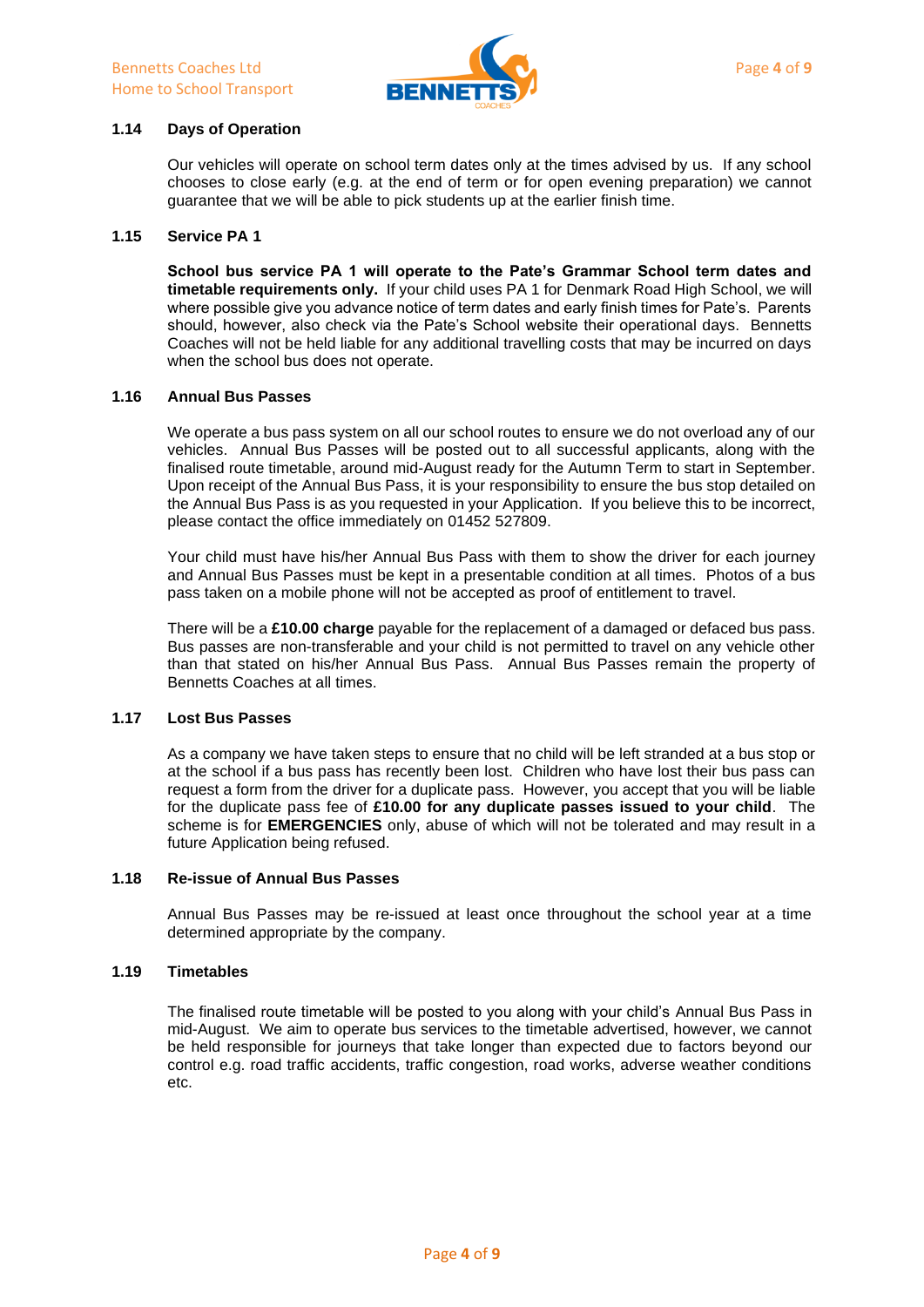

## **1.20 Cancellation and Refunds**

You have the right to cancel the Contract within 14 days of the date of the Order Confirmation (**"Cancellation Period"**) for any reason. However, if we have started to provide the Services within this Cancellation Period, you must pay us for the Services we have provided up to the date you informed us of your wish to cancel the Contract. Any refunds due for cancellations requested within the Cancellation Period will be made to the Customer within 14 days of the date you informed us of your wish to cancel the Contract.

We reserve the right to cancel the Contract for any reason within 14 days. Any deposit received by us from you will be refunded if we choose to exercise our right to cancel the Contract within this time.

We also reserve the right to cancel the Contract at any time during the school year in the event of any wilful damage caused to our vehicle by your child or any aggressive or abusive behaviour towards our staff from you or your child. Refunds in these instances shall be dealt with on a case by case basis.

Refunds will only be considered for students who have opted to pay the one-off payment for an Annual Bus Pass and who will no longer be attending the school of their travel choice. Refunds will not be given to those who opt to pay for their Annual Bus Pass by nine monthly payments or in respect of the already discounted Year 11 Annual Bus Payment. The £105 non-refundable deposit paid at the time of Application will not be refunded if that Application is subsequently cancelled and this deposit will not form part of any refund calculations made. To stop any future fraudulent use, the Annual Bus Pass must be received by the office before any refund is processed. Any action taken regarding refunds will be at the sole discretion of the management of Bennetts Coaches, and any decision made will be final.

### **1.21 Cost of Service**

When applying for a bus pass, the cost of the pass will be shown once the school, bus stop and payment option has been selected. All reasonable care is taken to ensure the cost of the bus pass advised by us is correct at the time the booking system becomes live on our website. However, we reserve the right to correct any pricing errors made. You will be informed of the error as soon as it becomes apparent and will be given the opportunity to either continue with the application at the correct cost for the bus pass or to cancel your application and receive a refund for any payments made at that time.

## **1.22 Wheelchair Accessible Vehicles**

If you require a wheelchair accessible vehicle for your child's transport to school, you must notify us of this at the time of your Application using the tick box option shown.

## **1.23 Musical Instruments & Bicycles**

Students can place musical instruments and bicycles in the hold of the coach for transportation to school if required. Bennetts Coaches Ltd will not, however, accept any liability for loss or damage caused to the items during transit.

## **1.24 Covid-19 and Face Coverings**

Whilst travelling on our Home to School Transport service, all students must adhere to the latest Covid-19 legislation and guidance for safe Home to School Transport that is in place.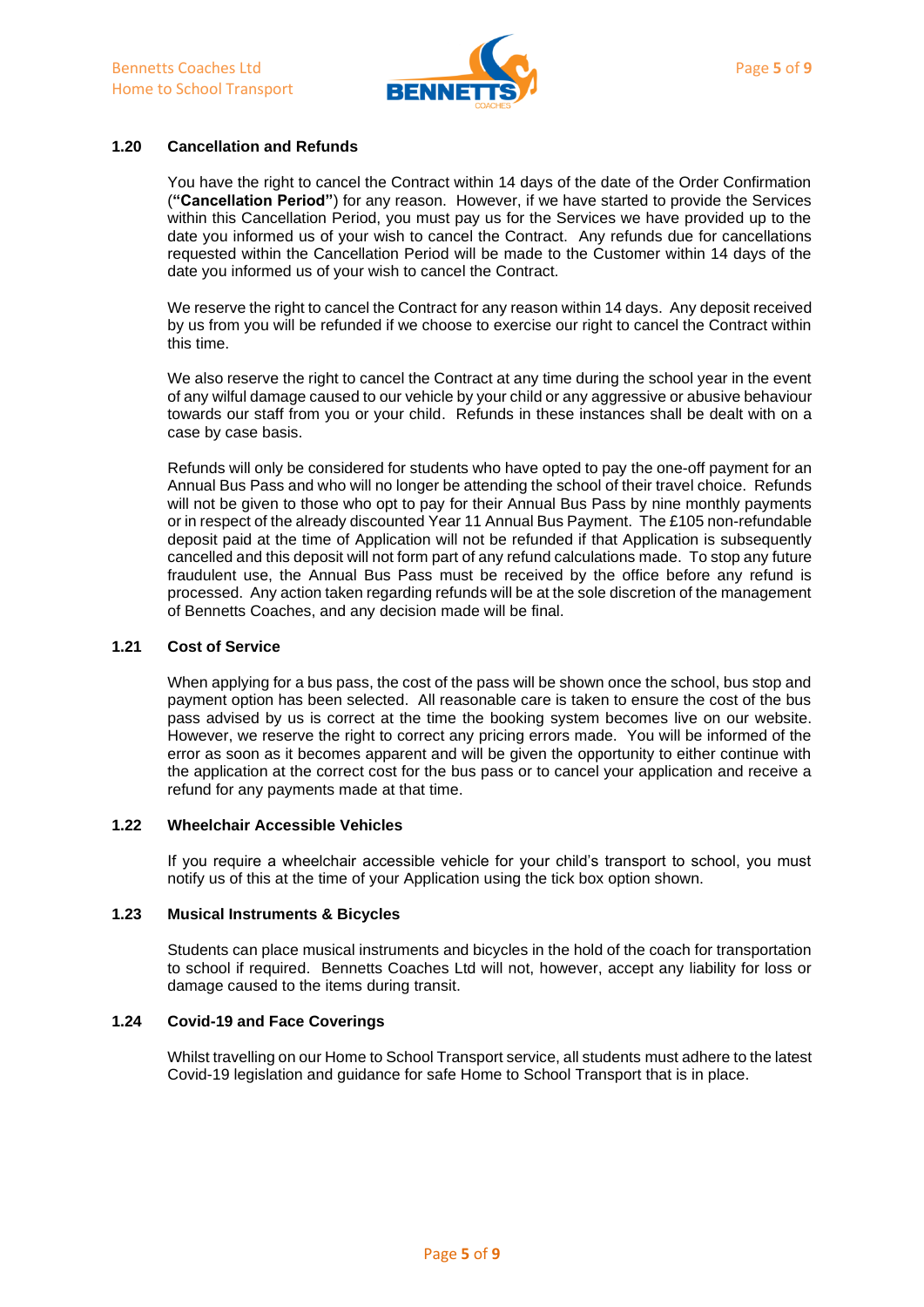

## **1.25 Covid-19 School Closures**

We regret that we are unable to offer refunds if your child is required to self-isolate and not attend school for any length of time due to a Covid-19 case.

In the event of whole school closures during term time due to government measures to combat Covid-19, we will provide proportionate refunds to account for the days the Services have not been provided under the Contract. This refund amount will be calculated upon the re-opening of the closed school and once the number of days of that school closure has been confirmed. The refund will be made as soon as possible following the re-opening of the school.

If we are still required to provide the Services for the children of key workers during any school closure, we will be unable to provide refunds to any Customers.

#### **1.26 Limitation of Liability**

We shall not be liable for:

- (i) losses that were unforseeable by you or us when the Contract was formed;
- (ii) losses that were not caused by any breach or negligence by us;
- (iii) any loss of profit, revenue or goodwill; or
- (iv) any indirect, special or consequential losses, costs or expenses arising from any breach of the terms of our contract.

Subject to the paragraph below, our total liability to you arising from or in connection with the Services (and whether the liability arises as a result of breach of contract, negligence or otherwise) shall be limited to 50% of the payment received by us from you in connection with the Services.

Nothing in these Conditions shall exclude or limit our liability for;

- (i) death or personal injury caused by negligence;
- (ii) fraudulent misrepresentation; or
- (iii) any other matter which under English law may not be limited or excluded.

#### **1.27 Privacy Notice**

Your privacy and personal information are important to us. Any personal information that you provide to us will be dealt with in line with our Privacy Policy which can be viewed here: <https://www.bennettscoaches.co.uk/privacy-policy/>

Our Privacy Policy explains what personal information we collect from you, how and why we collect, store, use and share such information, your rights in relation to your personal information and how to contact us if you have a query or complaint about the use of your personal information.

#### **1.28 Third Party Rights**

No one other than a party to this Contract and their permitted assignees shall have any right to enforce any of its terms.

## **1.29 Waiver**

No failure or delay by us in exercising any right or remedy under the Contract or by law shall constitute a waiver of that (or any other) right or remedy, nor preclude or restrict its further exercise. No single or partial exercise of such right or remedy shall preclude or restrict the further exercise of that (or any other) right or remedy.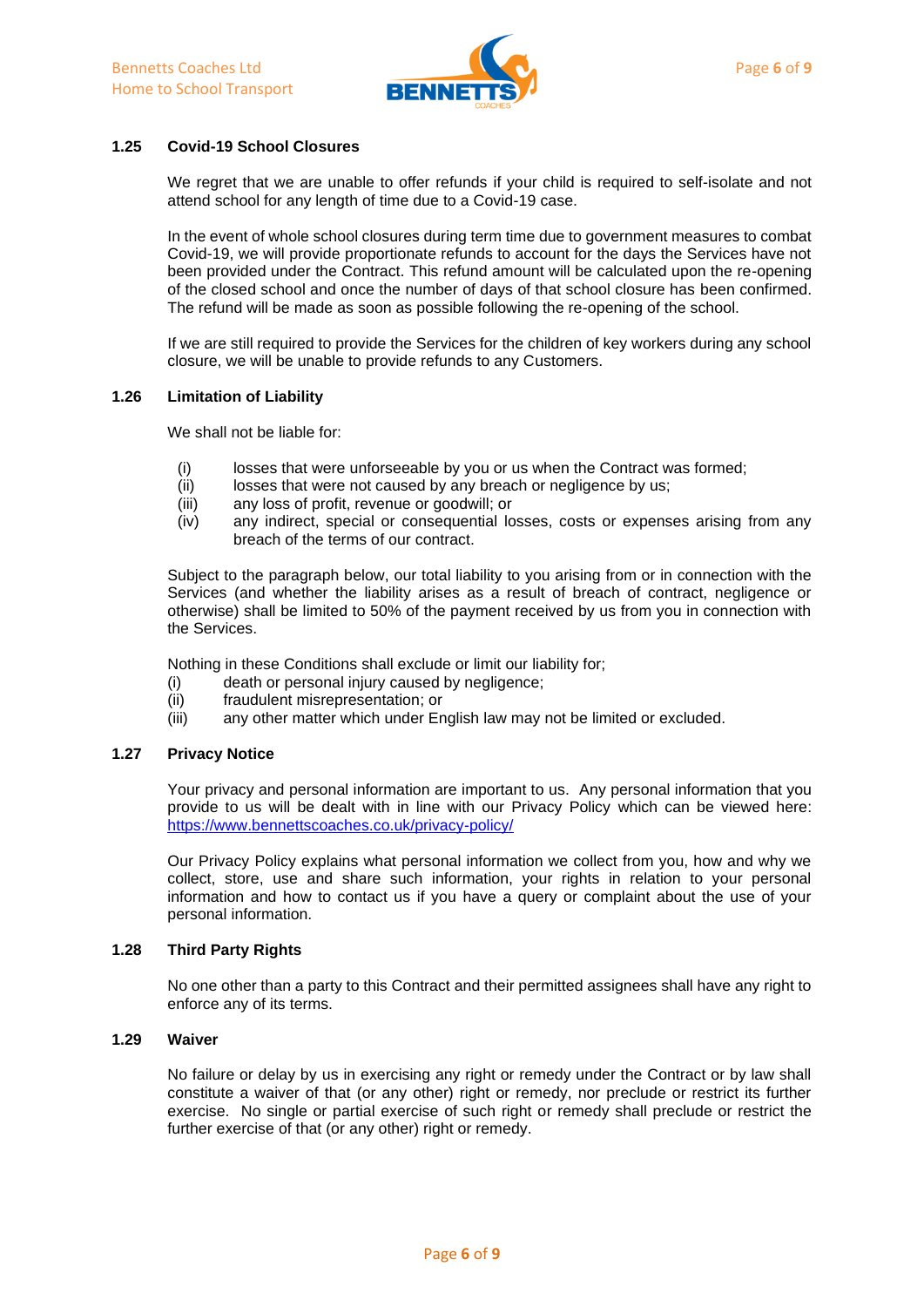

## **1.30 Assignment**

We may at any time assign, transfer, charge, subcontract or deal in any other manner with all or any of our rights under the Contract and may subcontract or delegate in any manner any or all of its obligations under the Contract to any other operator or third party.

You shall not, without the prior written consent of us, assign, transfer, charge, or deal in any other manner with all or any of your rights or obligations under the Contract.

### **1.31 Severance**

If a court finds part of this contract illegal, the rest will continue in force. Each of the paragraphs of these terms operates separately. If any court or relevant authority decides that any of them are unlawful, the remaining paragraphs will remain in full force and effect.

#### **1.32 Entire Agreement**

This Contract constitutes the entire agreement between the parties and supersedes and extinguishes all previous agreements, promises, assurances, warranties, representations and understandings between us, whether written or oral, relating to its subject matter.

#### **1.33 Governing law and jurisdiction**

The Contract, and any dispute or claim (including non-contractual disputes or claims) arising out of or in connection with it or its subject matter or formation, shall be governed by and construed in accordance with the law of England and Wales.

## **2. PARENT/GUARDIAN AGREEMENT**

#### **2.1 Payment**

It is expected that all parents/guardians will ensure sufficient funds are available for the payment of the Annual Bus Pass on the date due and that the card details given remain valid. If payment fails, the system will attempt an automatic re-try 12 hours later. If that payment fails, you will be notified accordingly and an attempt to take payment will occur again within 3 days. If the third attempt fails, you will receive notification that you are now required to make a manual payment to us within 3 days. If that payment is not received within 3 days your son/daughter's Annual Bus Pass will be withdrawn.

If your payment is not received by us in accordance with this clause 2.1, we reserve the right to charge interest on any outstanding balance for an Annual Bus Pass at a rate of 4% above the annual base rate of the Bank of England from time to time.

#### **2.2 Parental Support**

We expect parents to support our efforts to preserve a worthy standard of behaviour and orderly form of conduct by all students who travel on school transport. Observance of this rule is a fundamental principle by which we transport your child and is central to the idea that you will accept responsibility for the actions of your child.

## **2.3 Withdrawal of Annual Bus Pass**

If our expected standards of behaviour are not met, disregarded or opposed in any way by your child, their Annual Bus Pass will be withdrawn by the driver and a member of the management team will contact the parent/guardian, and school if necessary, to seek a remedy for the situation in hand. Failure of the parent/guardian to accept this obligation could result in the company refusing to continue to transport the offending student. The decision of the company will be binding on all parties to this agreement.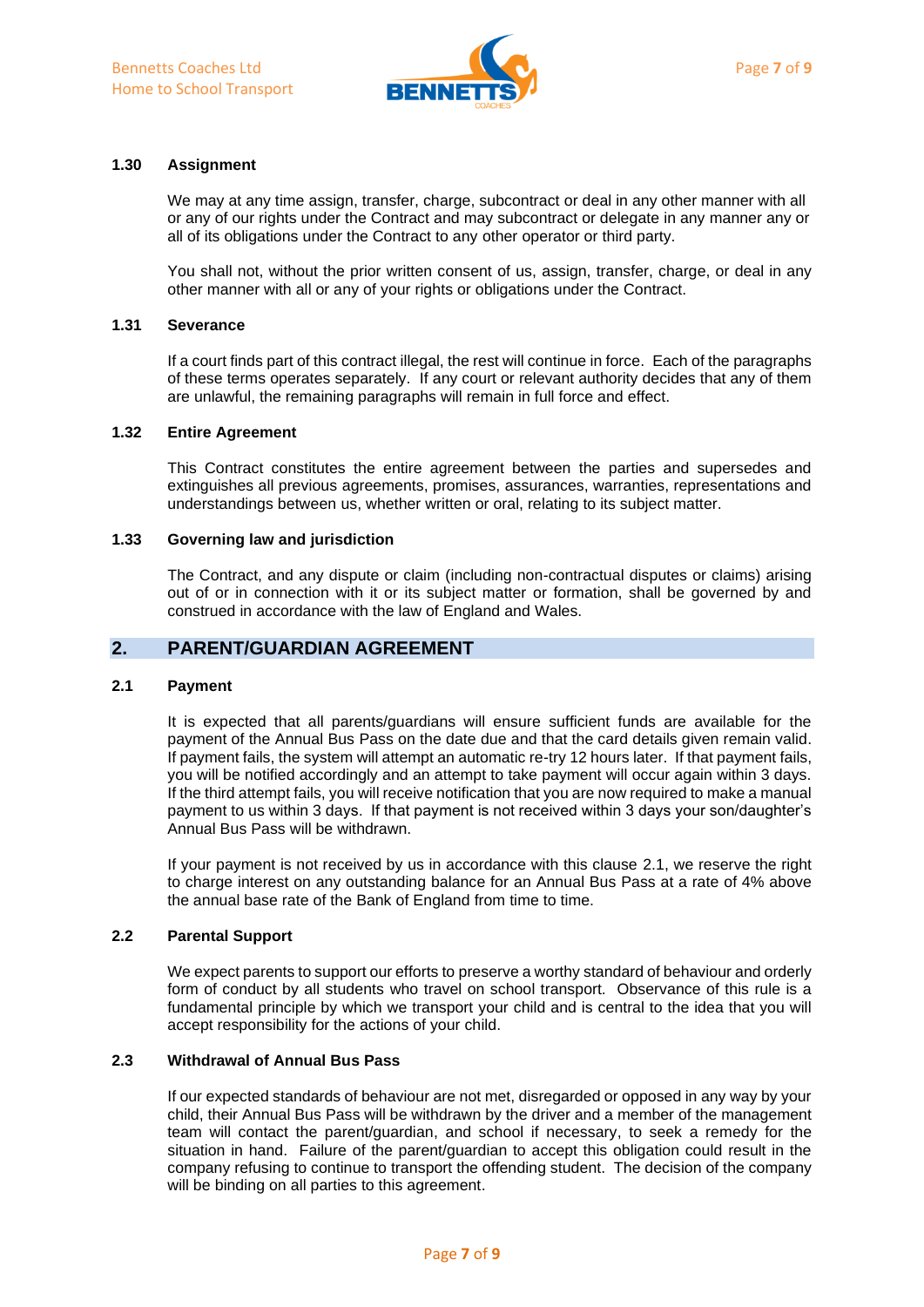

## **2.4 Code of Conduct**

Parents/Guardians and students are informed that the following code of conduct is called for on all our services:

| <b>Seatbelts</b>         | Where seatbelts are provided for use on a coach these must be                                                                |
|--------------------------|------------------------------------------------------------------------------------------------------------------------------|
|                          | worn at all times whilst the vehicle is underway on the public                                                               |
|                          | highway. Students must remain seated at all times whilst the                                                                 |
|                          | vehicle is in motion and not swap seats during the journey.                                                                  |
|                          |                                                                                                                              |
| <b>Bus Passes</b>        | Annual Bus Passes must be prepaid and are only valid for the                                                                 |
|                          | route shown. Students should clearly show the driver their                                                                   |
|                          | Annual Bus Pass for inspection at the commencement of                                                                        |
|                          | every journey as proof of the student's right to travel. Photos                                                              |
|                          | of a bus pass taken on a mobile phone will not be accepted as                                                                |
|                          | proof of entitlement to travel. No Annual Bus Pass may mean                                                                  |
|                          | travel is refused.                                                                                                           |
| <b>Bus Stops</b>         | Students should form an orderly queue at the bus stop prior to                                                               |
|                          | the bus arriving. Under no circumstances should they attempt                                                                 |
|                          | to rush the bus entrance or make any attempt to board the bus                                                                |
|                          | before it is fully halted.                                                                                                   |
|                          |                                                                                                                              |
| <b>Timetables</b>        | These are produced as a guide to show the expected time of the                                                               |
|                          | service at each stop along the route. The finalised route                                                                    |
|                          | timetable will be posted with your child's Annual Bus Pass. We                                                               |
|                          | aim to operate services to the timetable advertised, however,                                                                |
|                          | we cannot be held responsible for journeys that take longer than                                                             |
|                          | expected due to factors beyond our control e.g. road traffic                                                                 |
|                          | accidents, traffic congestion, road works, adverse weather                                                                   |
|                          | conditions etc.                                                                                                              |
|                          |                                                                                                                              |
|                          | Students are advised to be at the bus stop five minutes prior                                                                |
|                          | to times stated.                                                                                                             |
| <b>Covid-19 Guidance</b> |                                                                                                                              |
|                          | Students must adhere to the latest Covid-19 guidance for safe<br>Home to School Transport that we have in place. We strongly |
|                          | encourage and recommend the wearing of a face covering                                                                       |
|                          | whilst queuing for, and travelling on, our school services.                                                                  |
|                          |                                                                                                                              |
| <b>Rubbish</b>           | Students must take their litter with them before leaving the                                                                 |
|                          | school bus or place their rubbish in bags if provided.                                                                       |
|                          |                                                                                                                              |
| <b>No Smoking</b>        | We operate a No Smoking Policy on all school transport.                                                                      |
|                          | Infringement of this rule will cause us to seek an immediate                                                                 |
|                          | exclusion of the offending student.                                                                                          |
|                          |                                                                                                                              |
| <b>Bad Language</b>      | Swearing by students to other students or bus drivers will not                                                               |
|                          | be tolerated. The offence could result in an Annual Bus Pass<br>being withdrawn.                                             |
|                          |                                                                                                                              |
| <b>Noise Levels</b>      | Excessive noise on a school bus becomes a distraction for                                                                    |
|                          | drivers. Students must keep noise levels to a minimum for the                                                                |
|                          | safety of themselves and other passengers. (e.g. no shouting,                                                                |
|                          | no loud music or videos played from mobile phones).                                                                          |